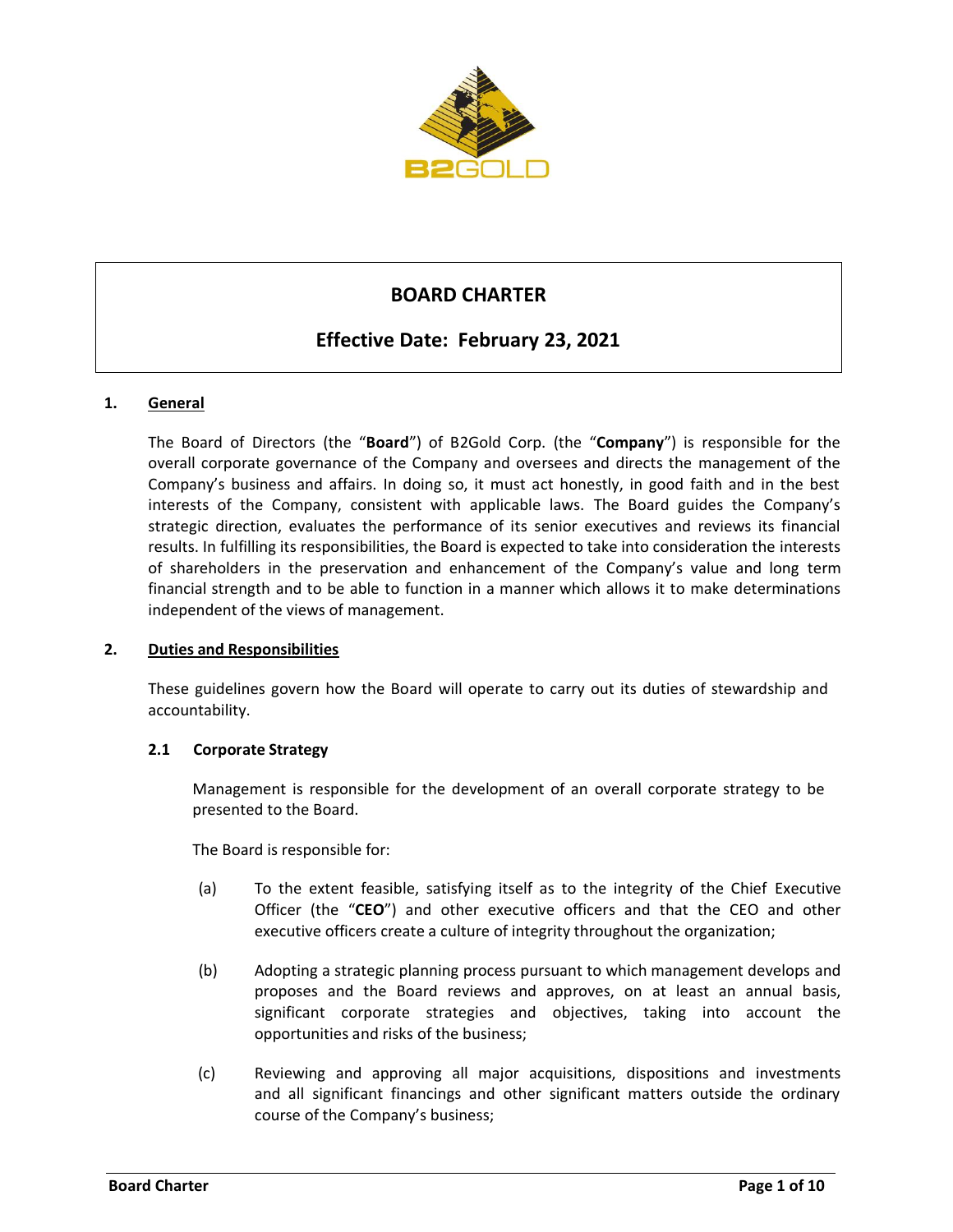

- (d) Reviewing management's implementation of appropriate community and environmental stewardship and health and safety management systems, taking into consideration applicable laws, Company policies and accepted practices in the mining industry; and
- (e) Determining the extent of authority to be delegated to management and the limitations to be placed on the exercise of that authority. The Board determines the nature and size of transactions that will require the prior approval of the Board and which other limitations should be placed on management's responsibility or authority.

# **2.2 Committees**

- (a) The Board delegates authority and responsibility to deal with certain specified matters to the following four (4) standing committees of the Board:
	- Audit Committee;
	- Corporate Governance and Nominating Committee;
	- Compensation Committee; and
	- Health, Safety, Environment, Social and Security Committee.
- (b) Committees analyze policies and strategies developed by management that are consistent with their charter. They examine proposals and, where appropriate, make recommendations to the full Board. Committees do not take action or makedecisions on behalf of the Board unless specifically mandated to do so.
- (c) The committee structure may be subject to change as the Board considers from time to time which of its responsibilities can best be fulfilled through more detailed review of matters in committee.
- (d) Each committee operates according to a Board approved written charter outliningits duties and responsibilities. Such written charter may be amended by the Boardfrom time to time.
- (e) At each Board meeting following each meeting of respective committees, the respective committee chairs shall report to the Board on the committees' activities. Minutes of committee meetings are made available to all directorsupon request and copies should be filed with the Corporate Secretary.
- (f) The Corporate Governance and Nominating Committee, in conjunction with the Chair of the Board (the "**Chair**"), is responsible to the Board for annually proposing the leadership and membership of each committee and for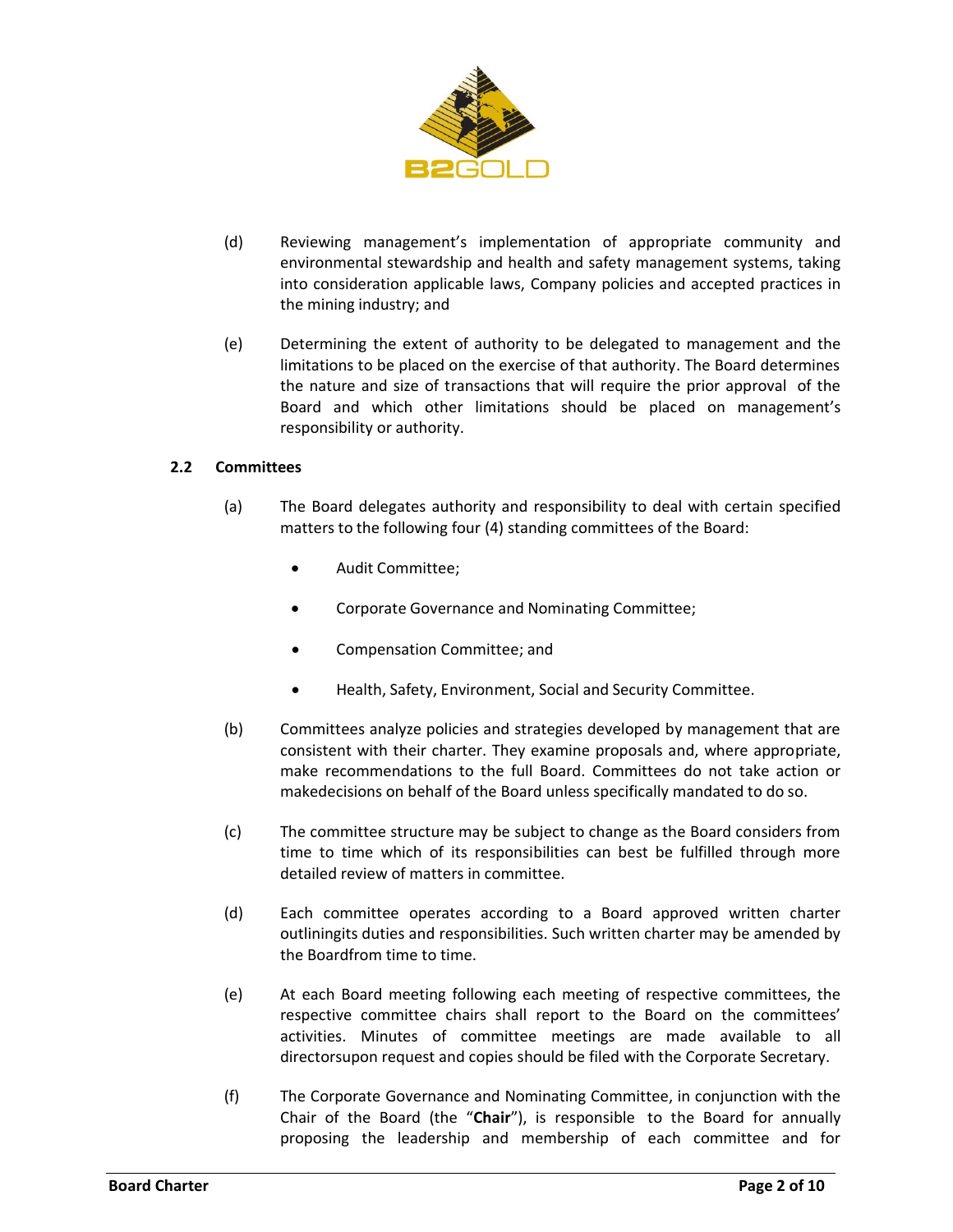

developing position descriptions for the chair of each board committee. In preparing its recommendations they will take into account the skills, experience and preferences of the individual directors.

(g) The Board may from time to time form and empower other committees to carryout duties specified by resolution of the Board.

## **2.3 Reliance on Management**

The Board is responsible for the appointment, oversight and direction of senior management (including through the development and review of position descriptions for the President and CEO and other members of senior management), who are responsible for the conduct of the day to day operations of the Company.

In fulfilling its responsibilities, the Board is entitled to rely on senior management to carry out the Company's approved strategic and business plans and directions from the Board, and to provide regular detailed reports on their areas of responsibility.

#### **2.4 Interaction with Management**

All directors have open access to the Company's senior management. It is expected that directors will exercise judgment to ensure that their contacts will not distract from the Company's business operations.

The Board encourages individual directors to make themselves available for consultation with management outside Board meetings in order to provide specific advice and counsel on subjects where such directors have special knowledge and experience.

The Board is also responsible for establishing expectations of senior management and for monitoring corporate performance against these expectations and the Company's strategic and business plans.

#### **2.5 Risk Management**

The Board, with the assistance of the applicable Board committee, has the responsibility to identify and continuously understand the principal risks associated with the business and to ensure that there are systems in place that effectively monitor and manage those risks with a view to the long-term viability of the Company. It is the responsibility of management to ensure the Board and its committees are kept well informed of changing risks. The Board, with the assistance of the Audit Committee, is responsible for reviewing the integrity of the Company's internal controls and management information systems.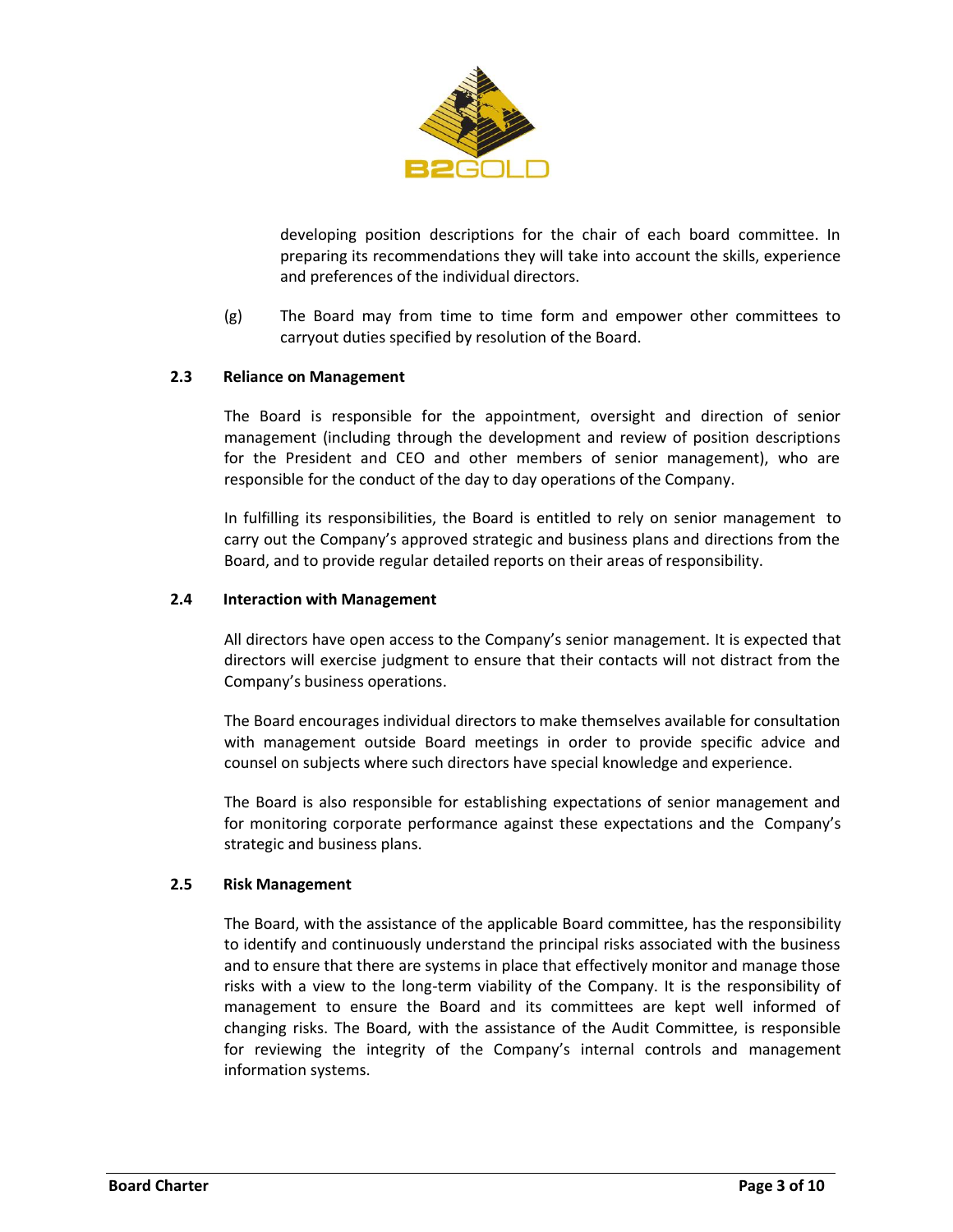

The Board, with the assistance of the applicable Board committee, has responsibility for ensuring the implementation of appropriate risk management systems.

#### **2.6 Management Performance and Succession Plans**

The Compensation Committee is responsible for assessing the capabilities and performance of senior management, including, the President and CEO. The Board, with the assistance of the Compensation Committee, is also responsible for ensuring that adequate plans are in place for senior management succession and training. The CEO's views as to a successor in the event of unexpected incapacity should be discussed periodically with the Corporate Governance and Nominating Committee.

#### **2.7 CEO and Senior Management Compensation**

The Compensation Committee is responsible for reviewing and recommending to the Board the form and amount of compensation for the CEO and executive officers. The CEO will not be permitted to attend the Compensation Committee's deliberations and voting relating to his or her compensation.

#### **2.8 Communications**

- (a) All written and oral communication for and on behalf of the Company must be made in accordance with the Company's Disclosure, Confidentiality and Insider Trading Policy.
- (b) The Board is responsible for approving the content of the Company's major communications to shareholders and the investing public, including the interim and annual reports, the management proxy circular, the annual information form, any prospectuses that may be issued **[and significant press releases]**.
- (c) The Board believes that it is the function of management, led by the CEO, to speak for the Company in its communications with the investment community, the media, customers, suppliers, employees, governments and the general public. It is understood that the Chair or other individual directors may, from time to time, be requested by management to assist with such communications.
- (d) It is expected that when communications from shareholders are made to individual directors, management will be informed and consulted to determine any appropriate response to be made by the Board or management, as the case may be.
- (e) The Board is responsible for determining appropriate measures for receiving feedback from stakeholders. The Board shall provide contact information on the website of the Company of the independent director responsible for presiding over meetings of the independent directors pursuant to section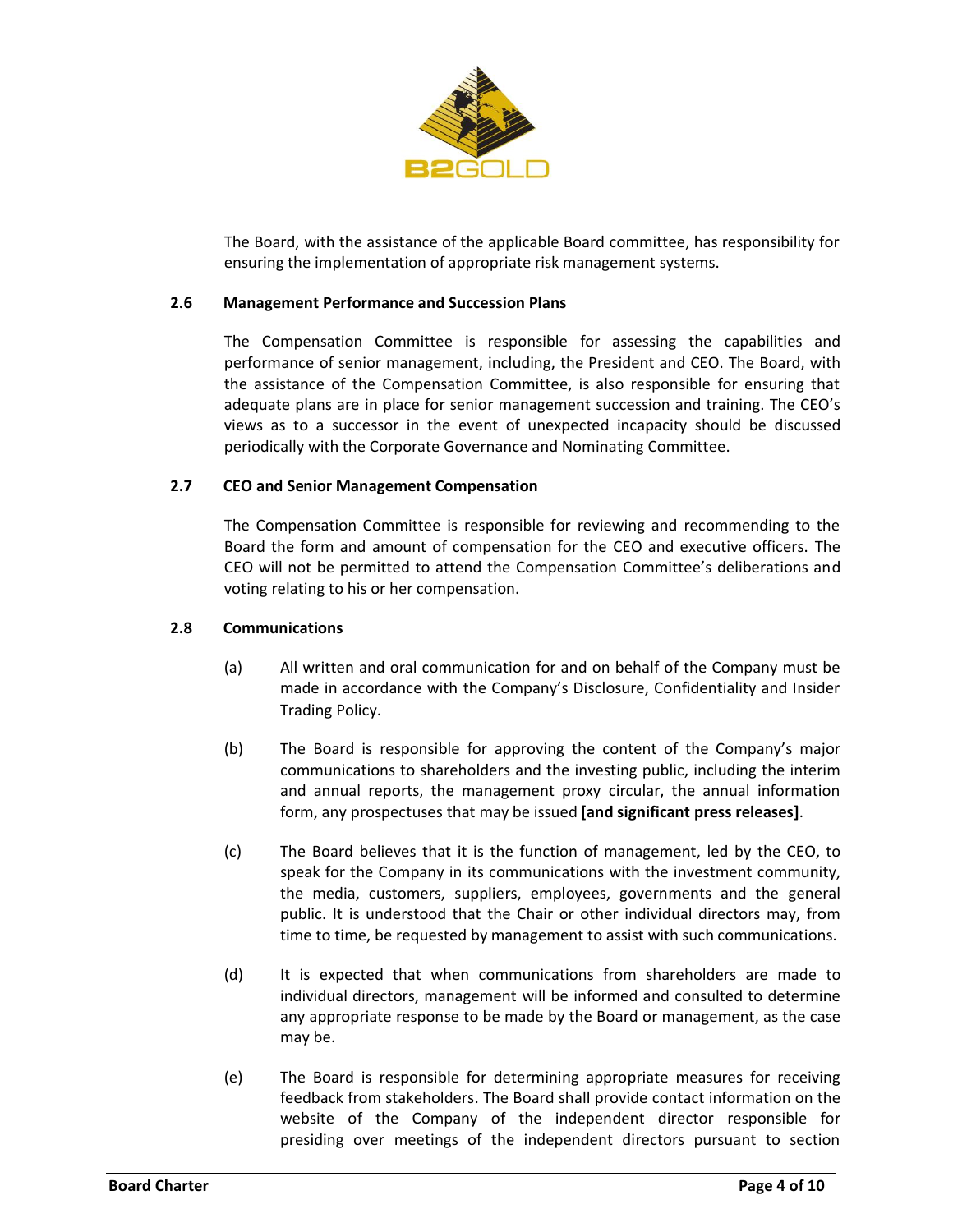

2.11(h)(4), or the independent directors as a group, who will receive feedback from shareholders and report to the whole Board on a regular basis on the feedback received.

# **2.9 Board Performance Evaluation**

- (a) The Board is responsible for periodically conducting a self-evaluation of its size, composition and effectiveness and the contributions of individual directors and for determining the form and amount of compensation for directors.
- (b) The Board, with the assistance of the Corporate Governance and Nominating Committee, will assess regularly the effectiveness of the Board as a whole, the committees of the Board and the contribution of individual directors.

## **2.10 Board Orientation and Continuing Education**

The Board, with the assistance of the Corporate Governance and Nominating Committee and management, will ensure that all new directors receive a comprehensive orientation and existing directors receive ongoing continuing education so that directors may maintain or enhance their skills and abilities as directors.

## <span id="page-4-0"></span>**2.11 Board Independence**

The Board must have the capacity, independently of management, to fulfill the Board's responsibilities and must be able to make an objective assessment of management and assess the merits of management initiatives. Therefore, the Company is committed to thefollowing practices:

- (a) The recruitment of strong, independent directors, who shall compose a majorityof not less than two thirds of the Board;
- <span id="page-4-1"></span>(b) The Chair should be independent. Where the Chair is not an independent director, an independent director shall be appointed to act as lead director and to ensure that the Board's agenda will enable it to successfully carry out its duties;
- (c) The Board shall affirmatively determine whether each director, or person nominated to be a director, qualifies as independent under the applicable Canadian and U.S. securities laws and regulations and applicable stock exchange rules. Where required by such laws, regulations or exchange rules, the Board shall also determine the independence of each member of a Board committee under the standards of independence applicable to such committee;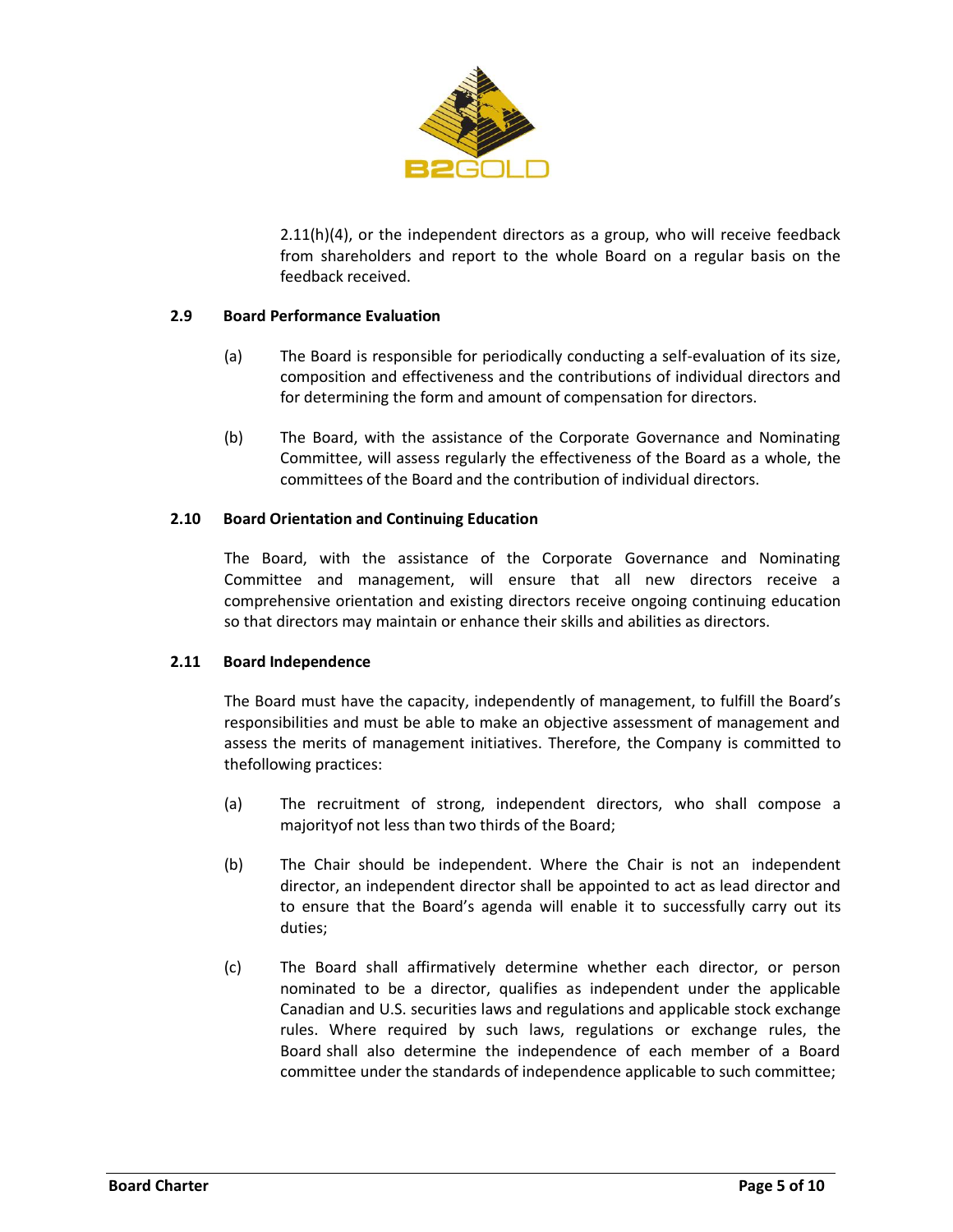

- (d) Any director who is deemed independent and whose circumstances change such that he or she might be considered to no longer be an independent director or independent member of a particular committee, shall promptly advise the Boardof the change in circumstances;
- (e) The Corporate Governance and Nominating Committee leads the director selection/evaluation process;
- (f) The Compensation Committee leads the CEO evaluation process;
- (g) The Audit Committee, Compensation Committee and Corporate Governance and Nominating Committee are comprised of fully independent directors, except in circumstances, and only to the extent, permitted by all applicable laws, regulations and stock exchange requirements;
- (h) Meetings of independent directors:
	- (i) The independent directors meet regularly as a group, without the presence of management or non-independent directors, at such times as they consider appropriate;
	- (ii) The purpose of the meeting will be to provide an opportunity for the independent directors to raise issues that they did not wish to discuss with management present;
	- (iii) If one director is chosen to preside at all the meetings of the independent directors, his or her name must be disclosed. Alternatively, if the same individual is not the presiding director at every meeting, the Company must disclose the procedure by which a presiding director is selected for each meeting; and
	- (iv) The Company must disclose a method for interested parties to communicate directly with the presiding director or with the independentdirectors as a group; and
- (i) Each director should, when considering membership on another board or committee, make every effort to ensure that such membership will not impair the director's time and availability for his or her commitment to the Company. Each director should advise the chair of the Corporate Governance and Nominating Committee and the CEO before accepting membership on other public company boards of directors or any audit committee or other significant committee assignment on any other board of directors, or establishing other significant relationships with businesses, institutions, governmental units or regulatory entities, particularly those that may result in significant time commitments or a change in the director's relationship to the Company.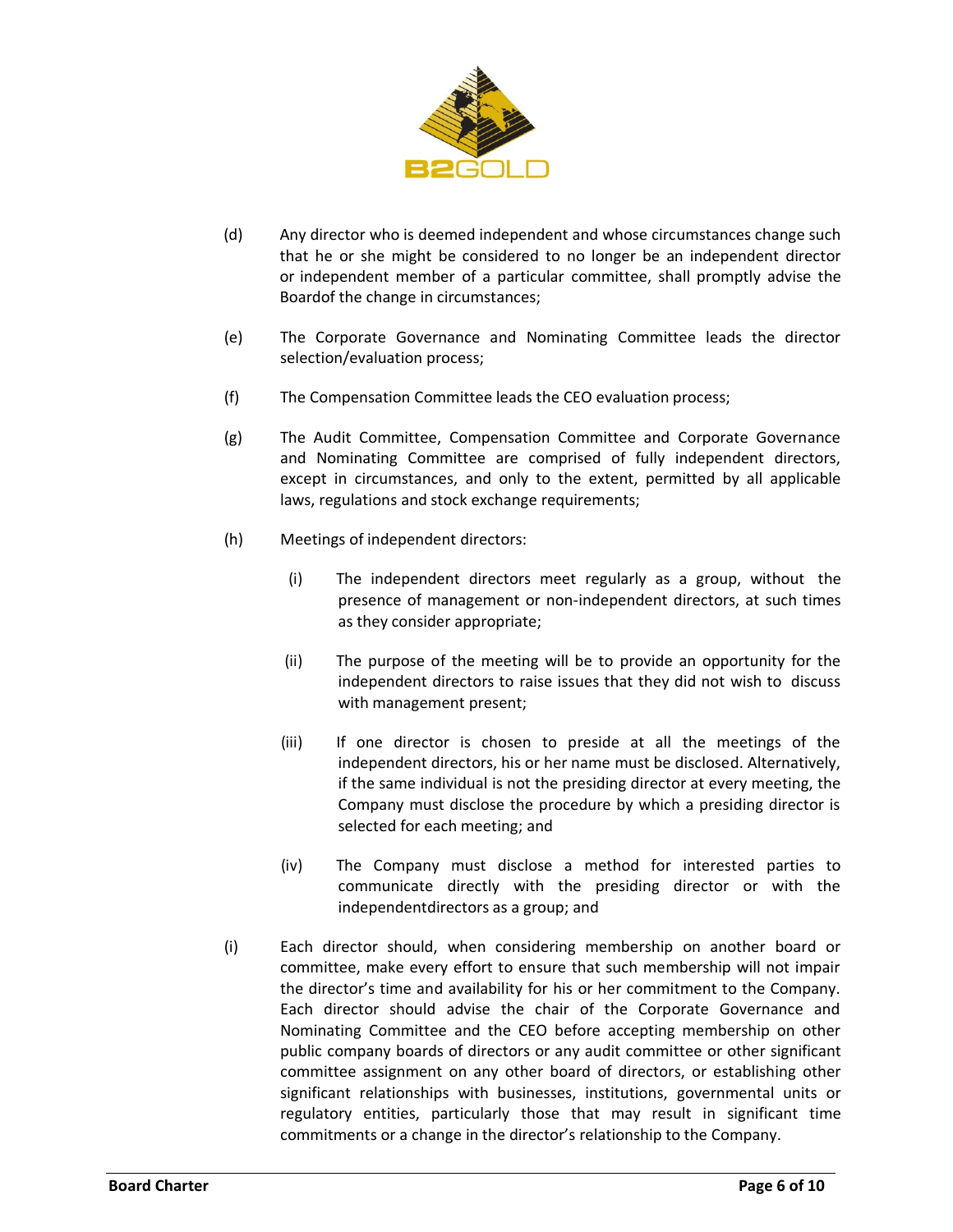

## **2.12 Board Size and Composition**

- (a) Nominees for directors are initially considered and recommended by the Corporate Governance and Nominating Committee, approved by the entire Boardand elected annually by the shareholders.
- (b) A majority of not less than two thirds of the directors comprising the Board must qualify as independent directors within the meaning of all applicable legal and regulatory requirements including, without limitation, all applicable Canadian and U.S. securities laws and regulations and the rules of each stock exchange on which the Company's securities are listed, except in circumstances, and only to the extent, permitted by all applicable laws, regulations and stock exchangerequirements.
- (c) The Board is committed to reviewing its size periodically, with the assistance of the Corporate Governance and Nominating Committee, and currently considers nine directors to be an appropriate number for the size of the Company and sufficient to provide an appropriate mix of backgrounds and skills for the stewardship of the Company.
- (d) The Chair will be selected by the Board. The Board may select the CEO as Chair if that seems best for the Company at a given point in time, subject to Section [2.11](#page-4-0)[\(b\) o](#page-4-1)f this Board Charter.

## **2.13 Director Terms**

Directors are elected or re-elected annually by shareholders. There is an informal expectation by the Board that each director will commit to serving their term at least untilthe next annual shareholders meeting. Between annual meetings of shareholders, the Board may appoint directors to serve until the next meeting, as appropriate, in accordancewith applicable corporate law requirements.

#### **2.14 Board Diversity**

The Company believes in diversity and values the benefits diversity can bring to its Board. Diversity includes gender, age, race, ethnicity and cultural background. The Company seeks to maintain a Board comprised of talented and dedicated directors whose skills and backgrounds reflect the diverse nature of the business environment in whichthe Company operates. Accordingly, the composition of the Board is intended to reflect a diverse mix of skills, experience, knowledge, backgrounds and personal qualities, including an appropriate number of women directors. The Board, with the assistance of the Corporate Governance and Nominating Committee, will give particular consideration to diverse candidates who fulfill the qualifications criteria.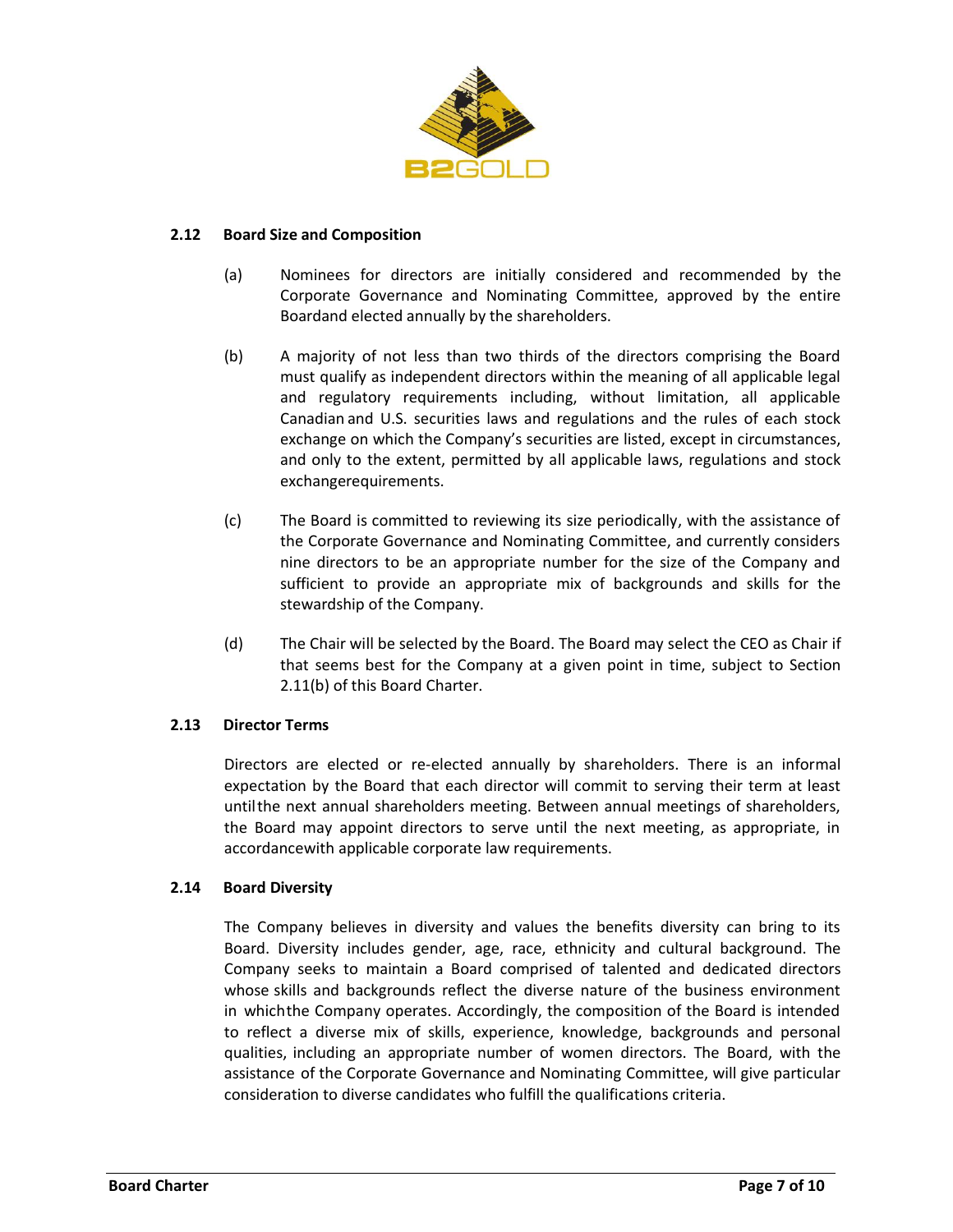

## **2.15 Appointment and Remuneration of Auditors**

The Audit Committee shall, subject to shareholder approval, if required, be responsible for the engagement, remuneration and review of the performance of the Company's auditors.

## **2.16 Code of Business Conduct and Ethical Behavior**

All directors, officers, employees, consultants and contractors of the Company and its subsidiaries, affiliates, joint ventures and any other entity controlled by the Company are bound by the Company's Code of Business Conduct and Ethics (the "**Code**"). All such individuals shall review the Code and directors and officers acknowledge their support and understanding of the Code. The Corporate Governance and Nominating Committee isresponsible for overseeing and monitoring compliance with the Code. The Board will receive updates on all reported violations of the Code and is responsible for considering any requests for a waiver of the Code with respect to any executive officer or director.

## **2.17 Board Meetings**

- (a) The Board meets on at least a quarterly basis.
- (b) The Chair, in consultation with the CEO and the Corporate Secretary, develops the agenda for each Board meeting.
- (c) The members of the Board are required to have reviewed board materials in advance of the meeting and be prepared to discuss such materials at the meeting.
- (d) The Board may adopt the use of consent resolutions for its convenience from time to time, in accordance with the provisions of the Company's articles.
- (e) A majority of the number of the directors holding office present constitutes a quorum for the transaction of business at a meeting and a quorum of directors may exercise all the powers of directors at a meeting. No business shall be transacted by the directors at a meeting unless a quorum is present.
- (f) A director may participate in a Board meeting by means of such telephone, electronic or other communication facilities as permit all persons participating in the meeting to communicate adequately with each other. A member participating in such a meeting by any such means is deemed to be present at the meeting.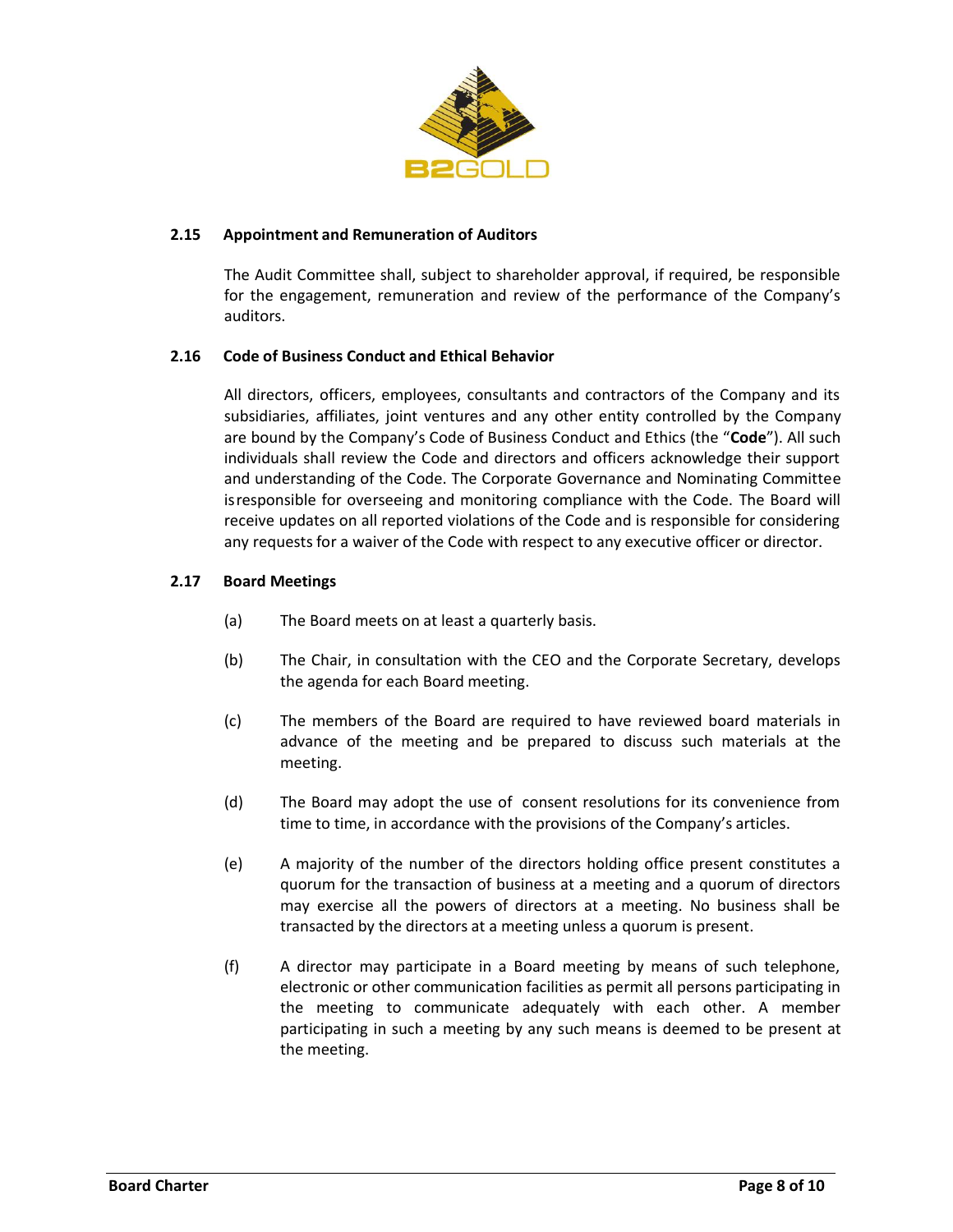

- (g) Directors will maintain the absolute confidentiality of Board deliberations and decisions and information received at meetings, except as may be specified by the Chair, if the information is publicly disclosed by the Company, or as required by applicable law. The views or opinions of individual directors or managers shall be treated with an appropriate level of respect and confidence.
- (h) Directors are expected to attend all meetings of the Board and the Board committees upon which they serve, to come to such meetings fully prepared (including full review of all documentation sent prior to the meeting) and to remain in attendance for the duration of the meeting. Where a director's absence from a meeting is unavoidable, the director should, as soon as practicable after the meeting, contact the Chair, the CEO or the Corporate Secretary for a briefing on the substantive elements of the meeting.

# **2.18 Special Meetings of the Board**

- (a) Special meetings of the Board may be held at any time at the call of the Chair and the CEO, or any two directors.
- (b) Notice of a special meeting of the Board shall be given to all directors. Such notice shall be sent at least twenty-four (24) hours, exclusive of Saturdays, Sundays and holidays, before the time fixed for the meeting. If all directors are present at such meeting, notice thereof may be waived by them. If notice of the meeting is waived, all directors must sign a waiver.

## **2.19 Board Minutes**

The Chair and the CEO shall be provided with the draft minutes of each meeting of the Board at the next Board meeting. The approved minutes serve as the official record of theBoard meeting.

## **2.20 Information for Board Meetings**

- (a) All materials submitted for consideration by the Board or by a committee become part of the record of the Board and shall be deposited with the Corporate Secretary for maintenance, safekeeping and access.
- (b) Materials assembled in support of Board meetings will be coordinated by the CEO and the Corporate Secretary will distribute them with the Board meeting agenda, prior to the meeting.
- (c) Materials distributed to the directors in advance of Board meetings shall be concise, yet complete and prepared in a way that focuses attention on critical issues to be considered.